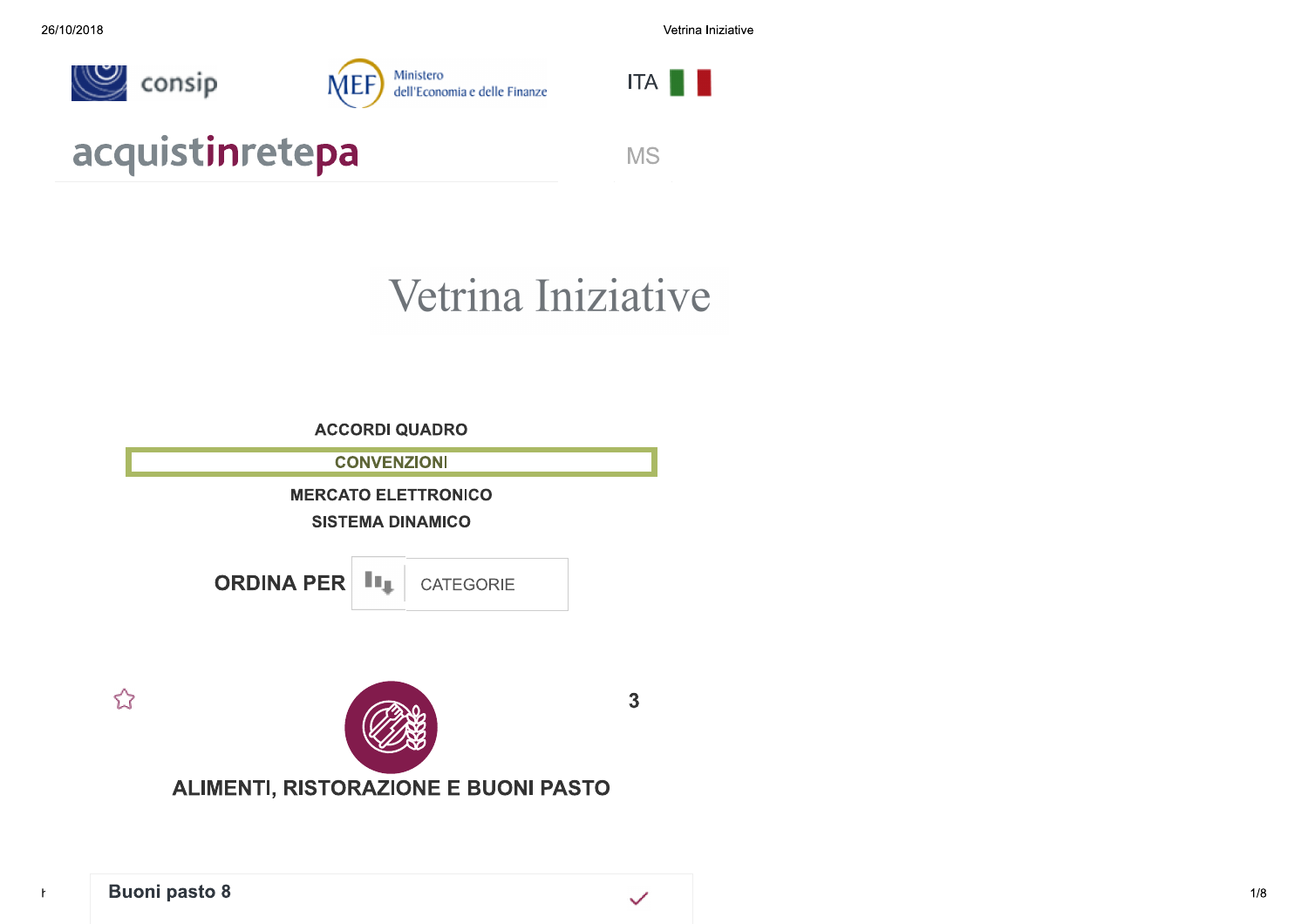$\rightsquigarrow$ 

☆

Vetrina Iniziative





dell'Economia e delle Finanze



 $\bf{0}$ 

 $\boldsymbol{0}$ 



nessuna iniziativa recente

**VEDI TUTTE** 

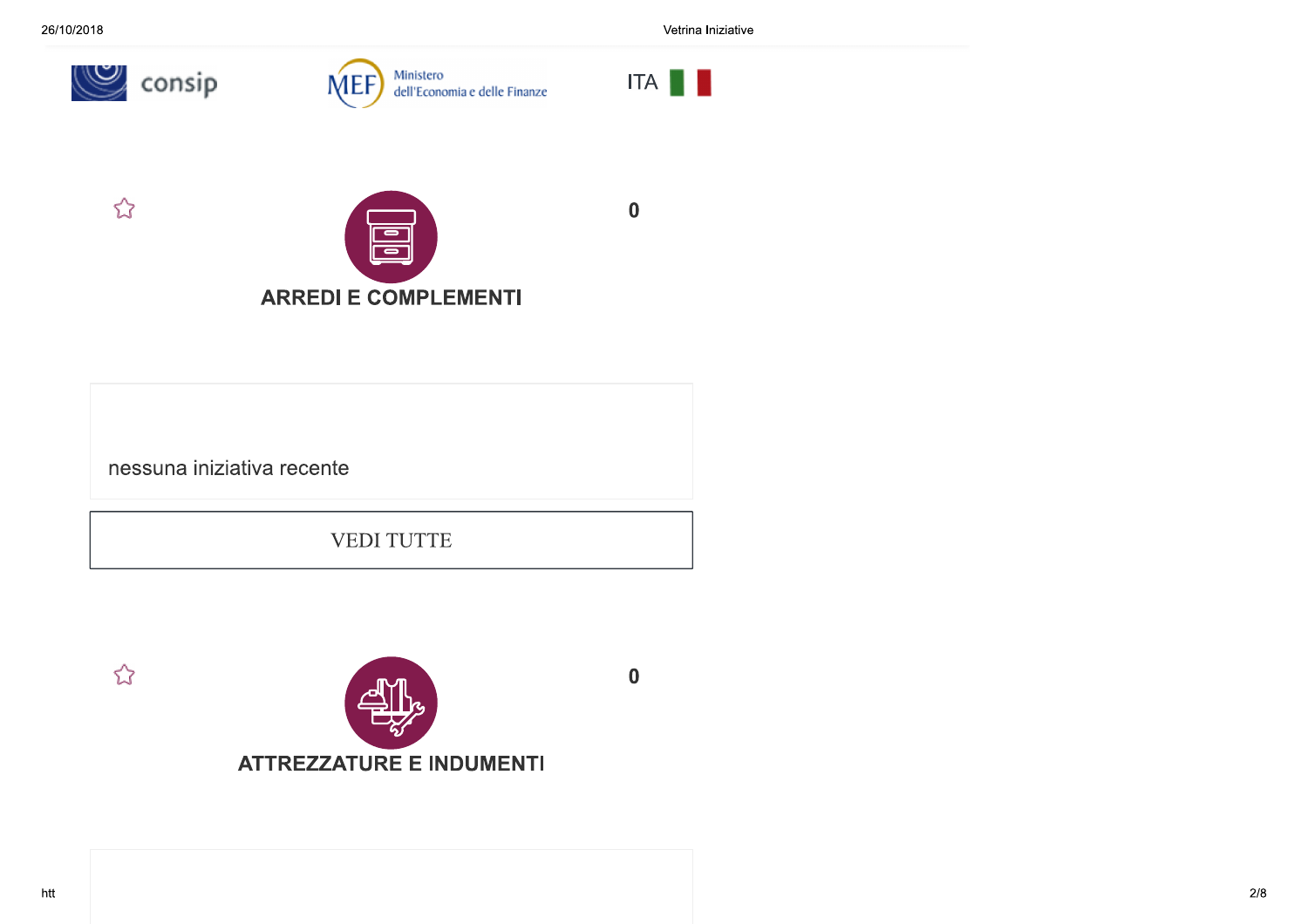Vetrina Iniziative





| <b>Gas Naturale 11</b>                             |            |
|----------------------------------------------------|------------|
| <b>CONVENZIONI</b>                                 | 13/07/2018 |
| Energia elettrica 16                               |            |
| <b>CONVENZIONI</b>                                 | 25/06/2018 |
| Carburanti extrarete e gasolio da riscaldamento 10 |            |
| <b>CONVENZIONI</b>                                 | 26/04/2018 |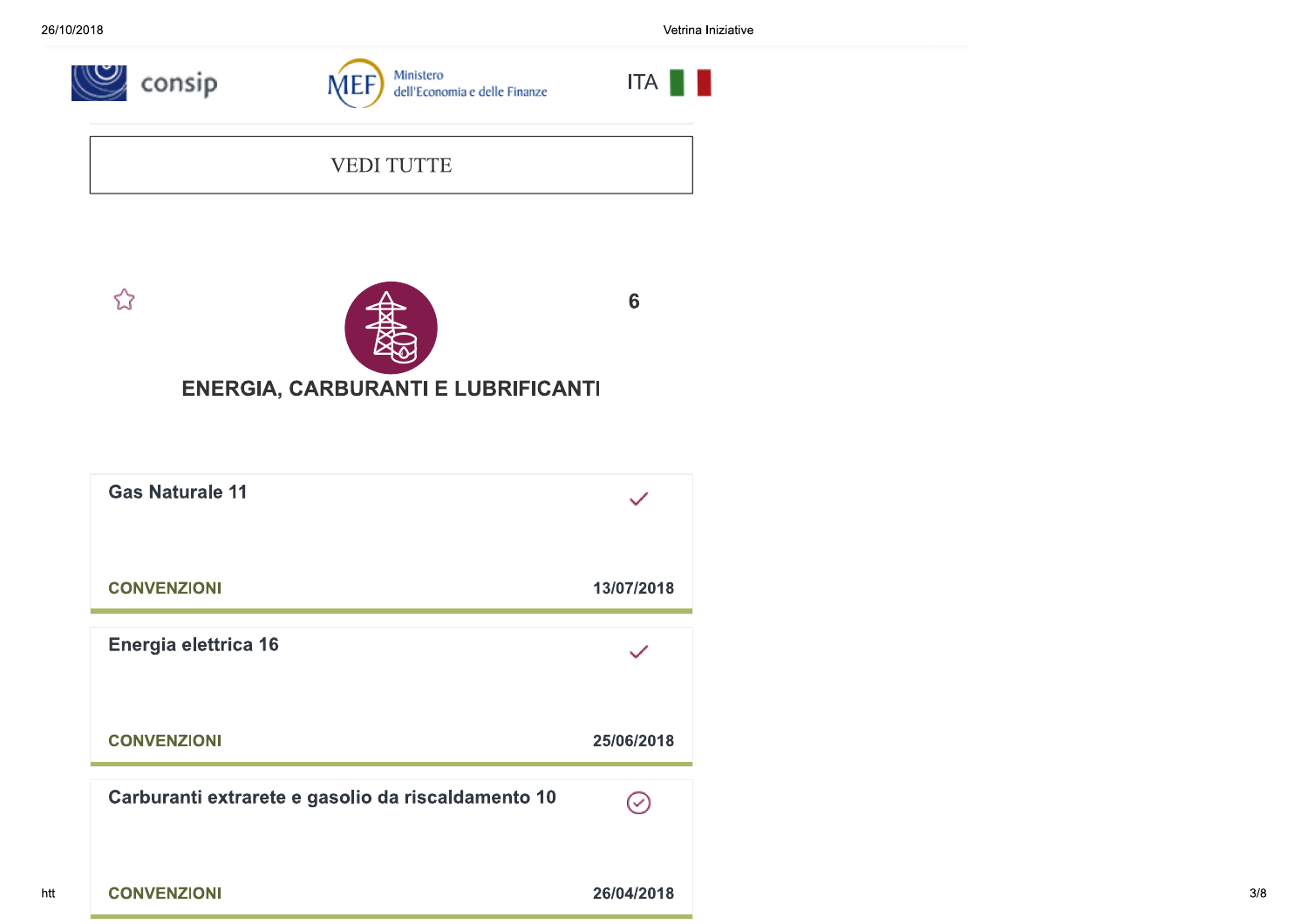



| <b>Licenze Software Multibrand</b> | $(\checkmark)$ |
|------------------------------------|----------------|
| <b>CONVENZIONI</b>                 | 25/10/2018     |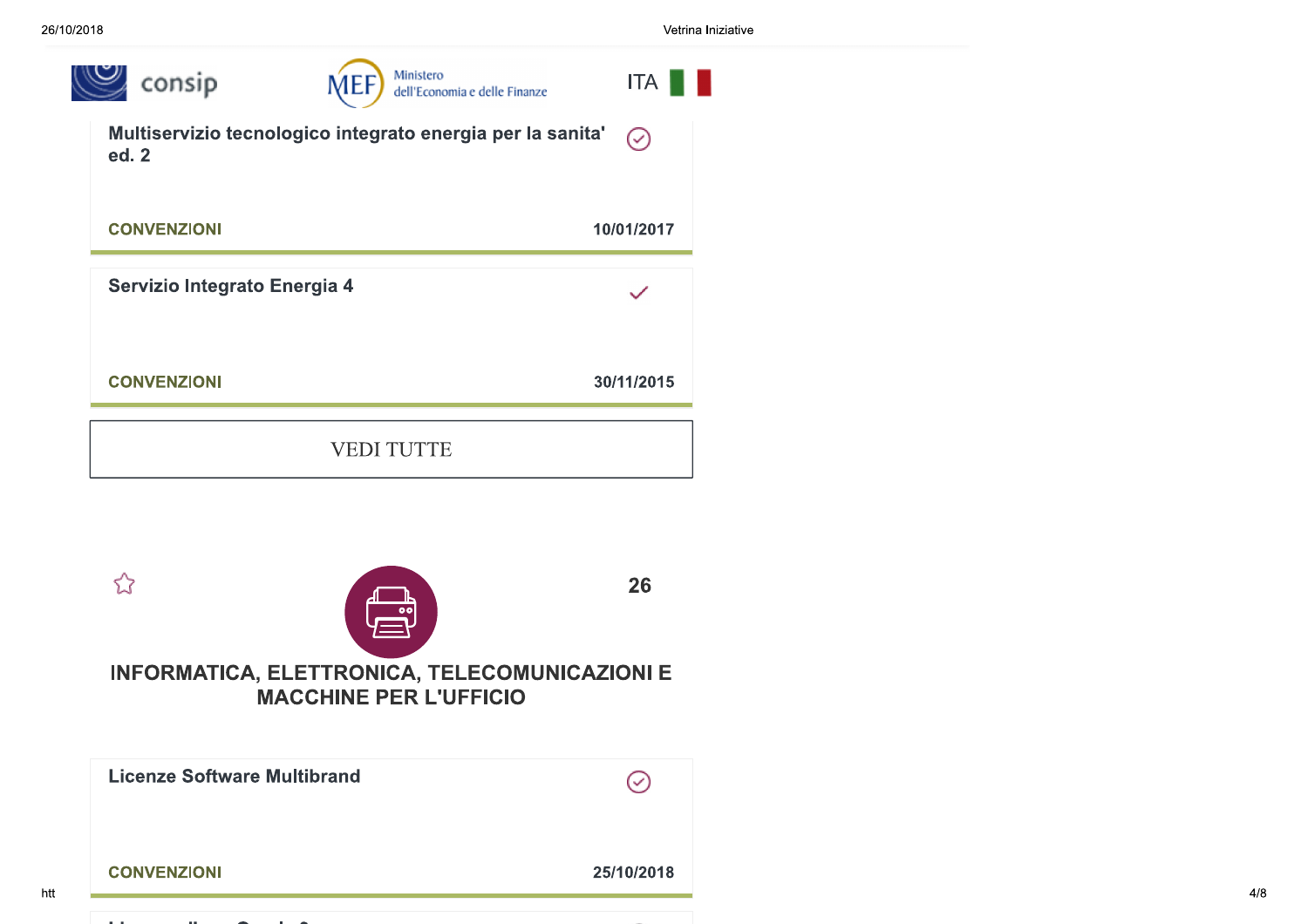Vetrina Iniziative

ITA **II** 

 $\checkmark$ 



nessuna iniziativa recente

**VEDI TUTTE** 



| Stampanti 15       | $\checkmark$ |
|--------------------|--------------|
| <b>CONVENZIONI</b> | 31/07/2017   |
|                    |              |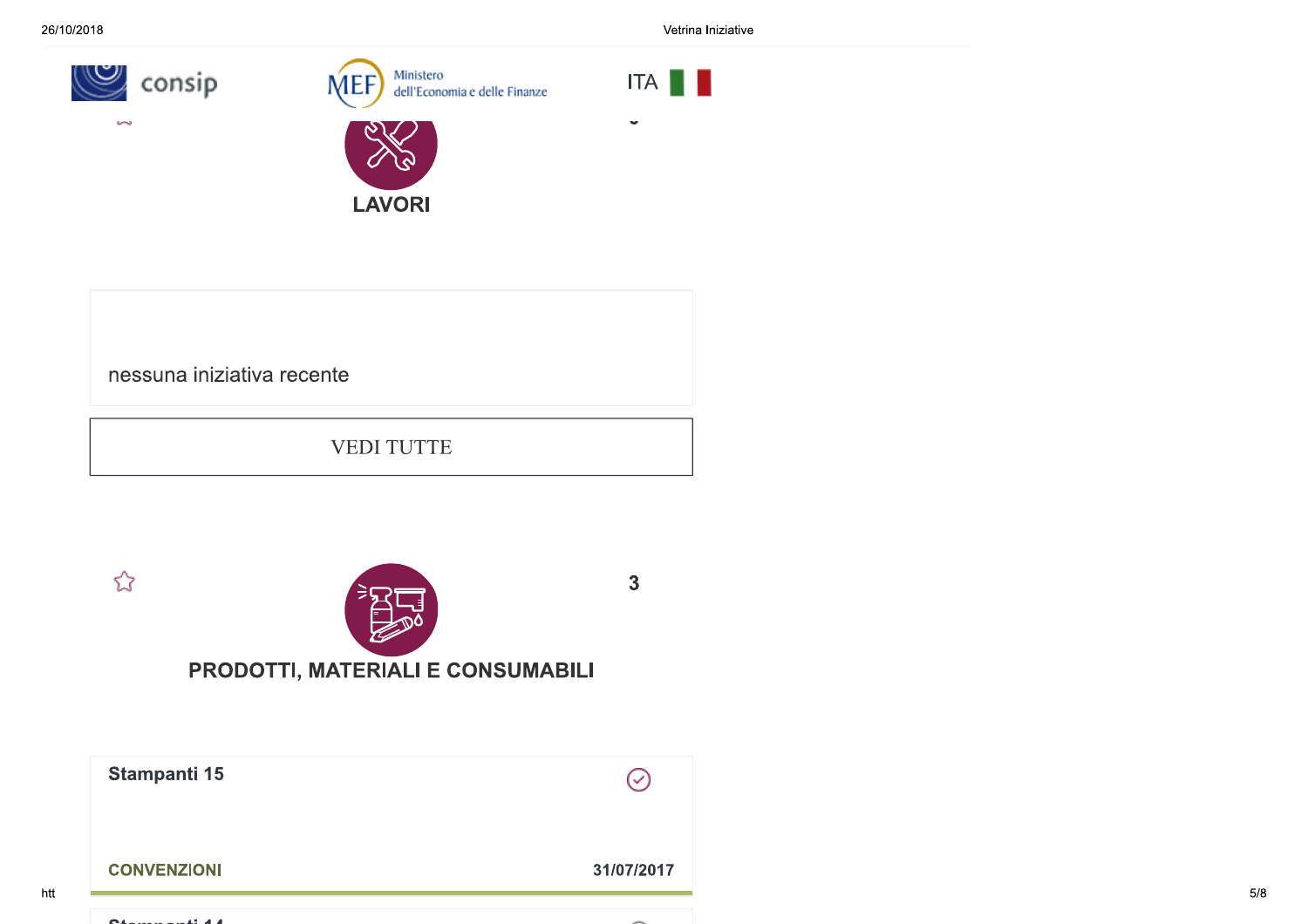Vetrina Iniziative



**Cha** 

 $\stackrel{\curvearrowleft}{\curvearrowright}$ 





 $\checkmark$ 

 $6\phantom{1}$ 

nessuna iniziativa recente

**VEDI TUTTE** 

**RIFIUTI** 



Farmaci Antineoplastici e Immunomodulatori  $\odot$ **CONVENZIONI** 07/09/2018

htt

a compared to the company of the company of the company of the company of the company of the company of the company of the company of the company of the company of the company of the company of the company of the company o

 $6/8$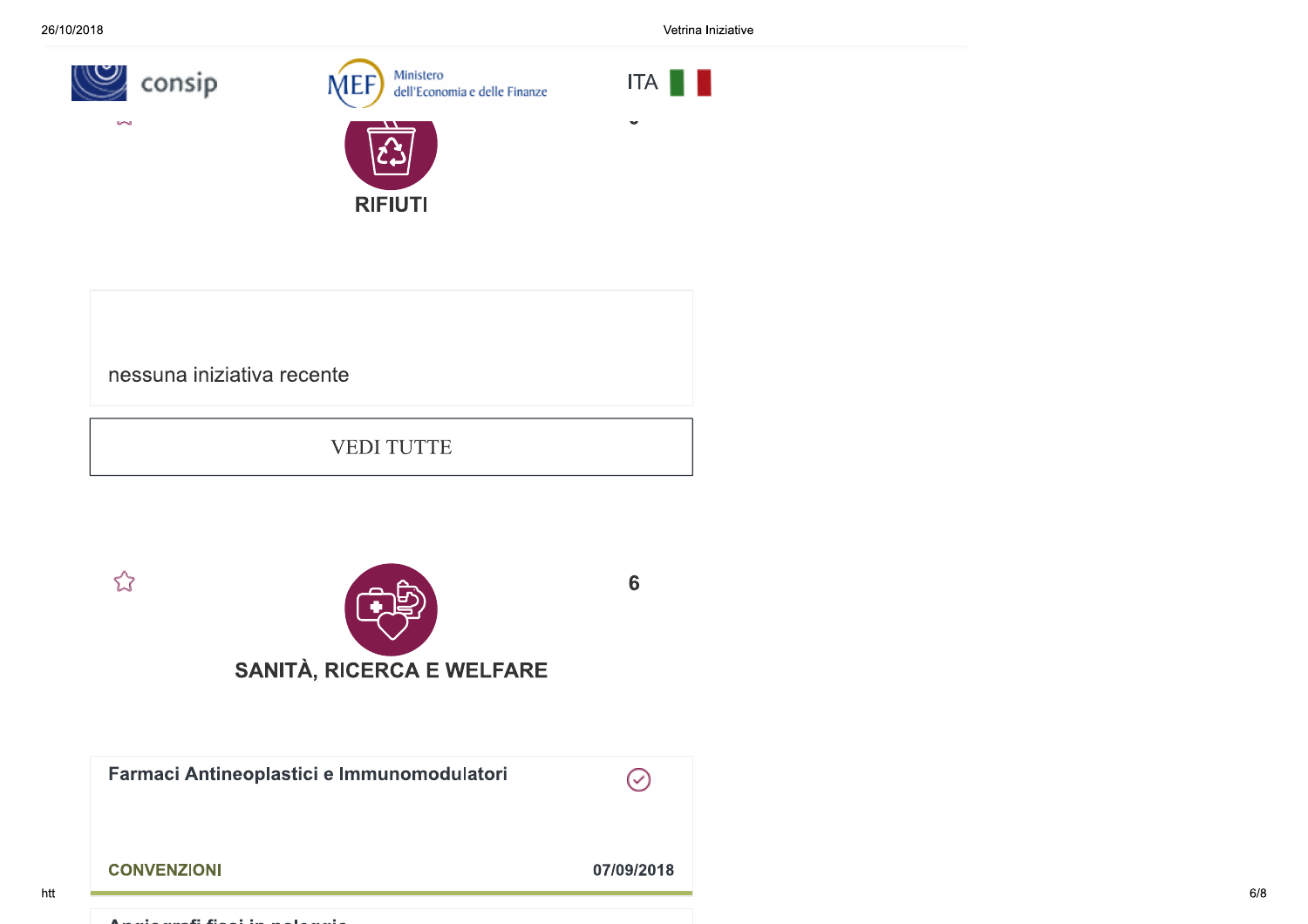ITA **II** 

 $\mathcal{C}$ 



## SERVIZI PER IL FUNZIONAMENTO DELLA P.A.

| Convenzione stipulata dalla Città metropolitana di Milano ⊘<br>per l'acquisto de         |            |  |
|------------------------------------------------------------------------------------------|------------|--|
| <b>CONVENZIONI</b>                                                                       | 07/05/2018 |  |
| Convenzione stipulata dalla Città metropolitana di Milano $\oslash$<br>per l'acquisto de |            |  |
| <b>CONVENZIONI</b>                                                                       | 28/02/2018 |  |
| Carte di credito 5                                                                       |            |  |
| <b>CONVENZIONI</b>                                                                       | 30/11/2017 |  |
| VEDI TUTTE                                                                               |            |  |

☆